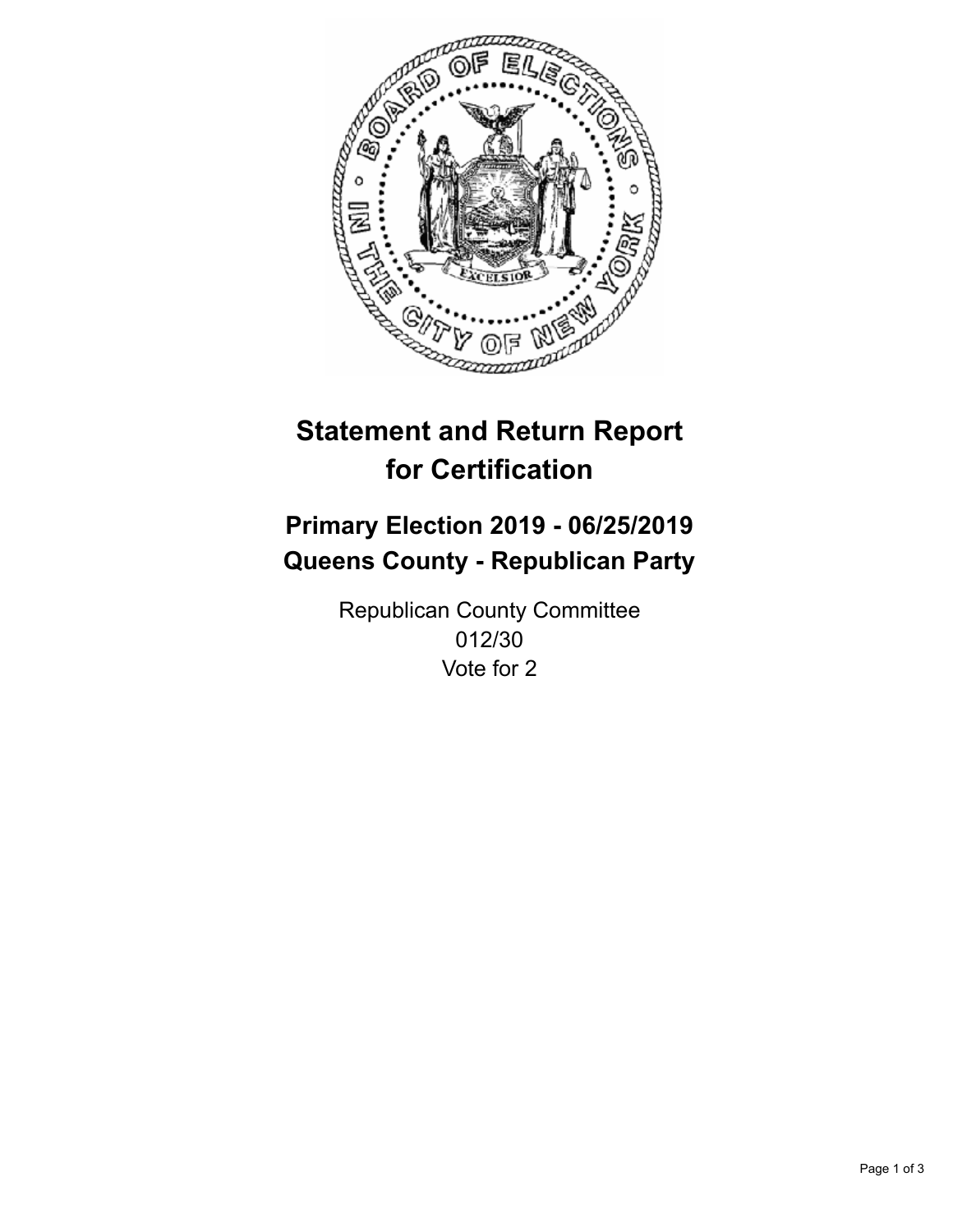

## **Assembly District 30**

| <b>PUBLIC COUNTER</b>                                    | 18       |
|----------------------------------------------------------|----------|
| <b>MANUALLY COUNTED EMERGENCY</b>                        | 0        |
| ABSENTEE / MILITARY                                      | 0        |
| AFFIDAVIT                                                | $\Omega$ |
| <b>Total Ballots</b>                                     | 18       |
| Less - Inapplicable Federal/Special Presidential Ballots | $\Omega$ |
| <b>Total Applicable Ballots</b>                          | 18       |
| CHARLES A. PERRIS                                        | 16       |
| <b>MARGARITE T. PERRIS</b>                               | 17       |
| <b>HUI YIM</b>                                           | 0        |
| <b>KUM YIM</b>                                           | 0        |
| <b>Total Votes</b>                                       | 33       |
| Unrecorded                                               | 3        |